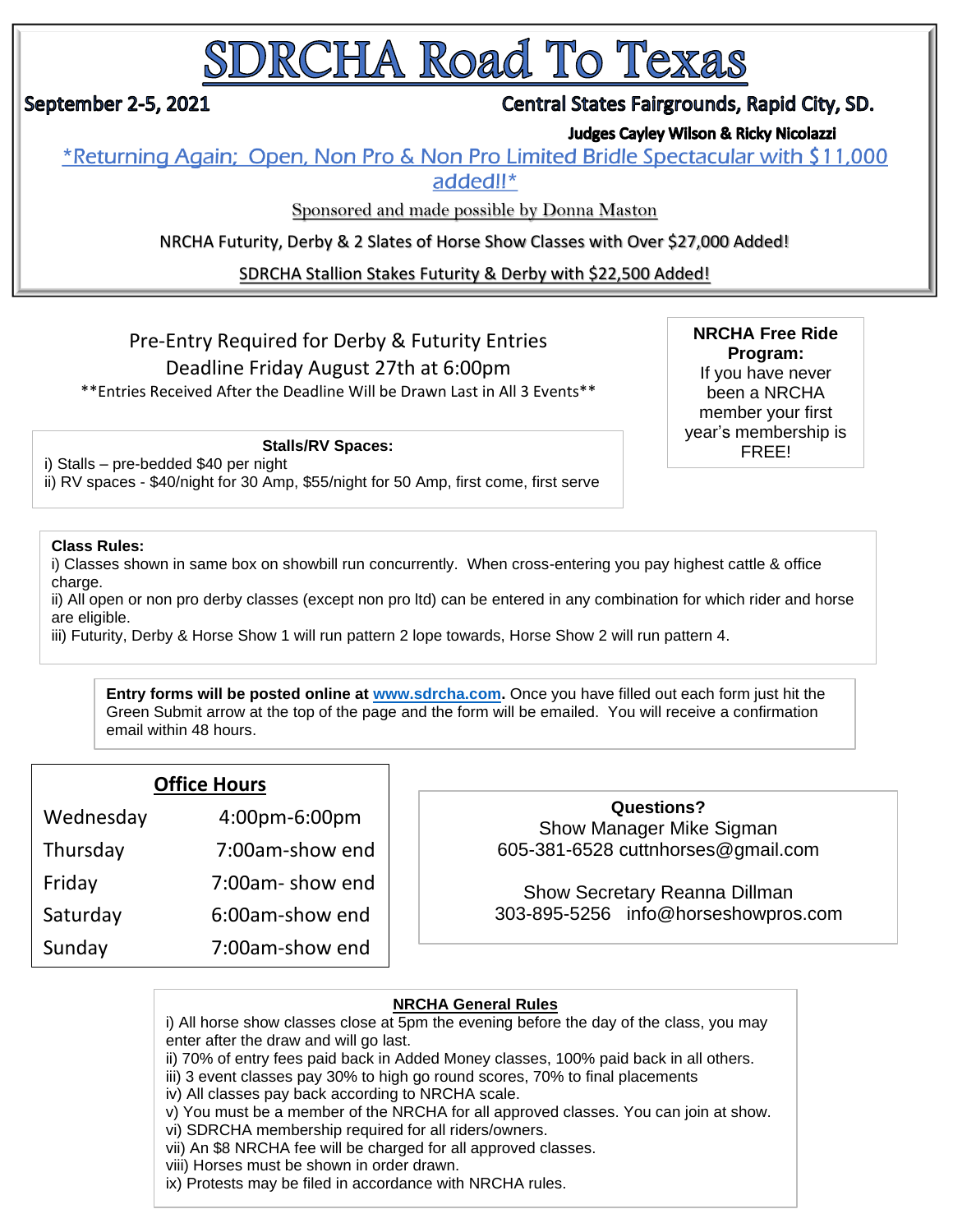| <b>Class</b>                     |                | <b>Added Money</b> | <b>Entry Fee</b> | Cattle/Office/<br><b>Video</b> | <b>NRCHA</b> | <b>Total Entry</b> |
|----------------------------------|----------------|--------------------|------------------|--------------------------------|--------------|--------------------|
| <b>Futurity</b>                  |                |                    |                  |                                |              |                    |
| <b>Open Futurity</b>             | $\mathbf{1}$   | \$8,000            | \$500            | \$242                          | \$8          | \$750              |
| <b>Stallion Stakes Open</b>      | $\overline{2}$ | \$6,075            | \$300            | \$242                          | \$8          | \$550              |
| <b>Stallion Stakes Ltd Open</b>  | 3              | \$2,025            | \$100            | \$242                          | \$8          | \$350              |
| <b>Level 1 Ltd Open Futurity</b> | 4              | \$1,200            | \$150            | \$242                          | \$8          | \$400              |
|                                  |                |                    |                  |                                |              |                    |
| <b>Non Pro Futurity</b>          | 5              | \$3,200            | \$250            | \$242                          | \$8          | \$500              |
| <b>Stallion Stakes Non Pro</b>   | 6              | \$3,375            | \$200            | \$242                          | \$8          | \$450              |
| <b>Stallion Stakes Amateur</b>   | $\overline{7}$ | \$2,025            | \$150            | \$242                          | \$8          | \$400              |
| <b>Amateur Futurity</b>          | 8              | \$1,200            | \$150            | \$242                          | \$8          | \$400              |
|                                  |                |                    |                  |                                |              |                    |
| <b>Non Pro Limited Futurity</b>  | 9              | \$200              | \$150            | \$242                          | \$8          | \$400              |
| Derby & Hackamore                |                |                    |                  |                                |              |                    |
| <b>Open Derby</b>                | 10             | \$5,500            | \$400            | \$242                          | \$8          | \$650              |
| <b>Stallion Stakes Open</b>      | 11             | \$4,050            | \$300            | \$242                          | \$8          | \$550              |
| <b>Stallion Stakes Ltd Open</b>  | 12             | \$1,350            | \$100            | \$242                          | \$8          | \$350              |
| Level 1 Ltd Open Derby           | 13             | \$1,000            | \$150            | \$242                          | \$8          | \$400              |
| <b>Open Hackamore</b>            | 22/37          | \$250              | \$100            | \$102                          | \$8          | \$210              |
| <b>Ltd Open Hackamore</b>        | 23/38          | \$50               | \$80             | \$102                          | \$8          | \$190              |
|                                  |                |                    |                  |                                |              |                    |
| <b>Non Pro Derby</b>             | 14             | \$2,800            | \$250            | \$242                          | \$8          | \$500              |
| <b>Stallion Stakes Non Pro</b>   | 15             | \$2,250            | \$200            | \$242                          | \$8          | \$450              |
| <b>Amateur Derby</b>             | 16             | \$1,000            | \$150            | \$242                          | \$8          | \$400              |
| <b>Stallion Stakes Amateur</b>   | 17             | \$1,350            | \$100            | \$242                          | \$8          | \$350              |
| <b>Non Pro Hackamore</b>         | 24/39          | \$125              | \$100            | \$102                          | \$8          | \$210              |
|                                  |                |                    |                  |                                |              |                    |
| Non Pro Ltd Derby                | 18             | \$200              | \$150            | \$242                          | \$8          | \$400              |
| <b>Bridle Spectacular</b>        |                |                    |                  |                                |              |                    |
| <b>Open Bridle Spectacular</b>   | 19             | \$7,500            | \$500            | \$242                          | \$8          | \$750              |
| Non Pro Bridle Spectacular       | 20             | \$2,500            | \$250            | \$242                          | \$8          | \$500              |
| Non Pro Ltd Bridle Spectacular   | 21             | \$1,000            | \$150            | \$242                          | \$8          | \$400              |
| <b>Horse Show Classes</b>        |                |                    |                  |                                |              |                    |
| <b>Open Bridle</b>               | 25/40          | \$250              | \$100            | \$102                          | \$8          | \$210              |
| <b>Ltd Open Bridle</b>           | 26/41          | \$50               | \$80             | \$102                          | \$8          | \$190              |
|                                  |                |                    |                  |                                |              |                    |
| <b>Non Pro Bridle</b>            | 27/42          | \$125              | \$100            | \$102                          | \$8          | \$210              |
| Int Non Pro Bridle               | 28/43          | \$50               | \$80             | \$102                          | \$8          | \$190              |
| <b>Novice Non Pro Bridle</b>     | 29/44          | \$50               | \$80             | \$102                          | \$8          | \$190              |
|                                  |                |                    |                  |                                |              |                    |
| <b>Youth Fence</b>               | 30/45          | \$50               | \$26             | \$6                            | \$8          | \$40               |
|                                  |                |                    |                  |                                |              |                    |
| <b>Youth Ltd</b>                 | 31/46          | \$50               | \$26             | \$6                            | \$8          | \$40               |
|                                  |                |                    |                  |                                |              |                    |
| Non Pro Ltd                      | 32/47          | \$100              | \$80             | \$102                          | \$8          | \$190              |
| \$5k Non Pro Ltd                 | 33/48          | \$50               | \$40             | \$102                          | \$8          | \$150              |
|                                  |                |                    |                  |                                |              |                    |
| \$1k Non Pro Ltd                 | 34/49          | \$50               | \$40             | \$62                           | \$8          | \$110              |
|                                  |                |                    |                  |                                |              |                    |
| <b>Open Two Rein</b>             | 35/50          | \$125              | \$100            | \$102                          | \$8          | \$210              |
| Non Pro Two Rein                 | 36/51          | \$125              | \$100            | \$102                          | \$8          | \$210              |